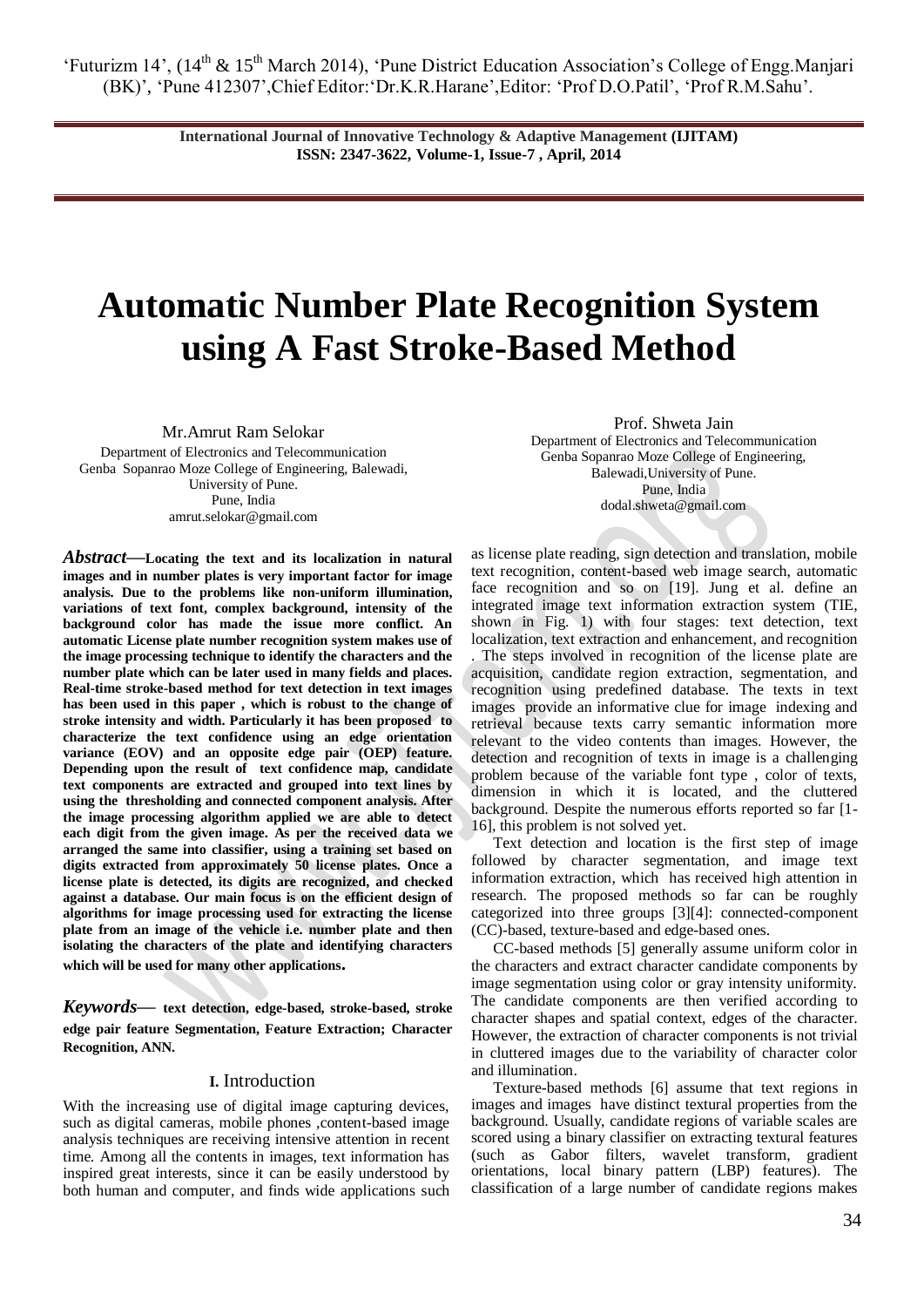> **International Journal of Innovative Technology & Adaptive Management (IJITAM) ISSN: 2347-3622, Volume-1, Issue-7 , April, 2014**

texture-based methods computationally expensive and hence they are not used as consequently.

Edge-based methods [1][2][7], taking advantage of the rich edge information of text regions, have been adopted for fast text detection. On edge detection of the whole image using, e.g., the Sobel or Canny operator, some strategies are used to enhance the text edges and inhibit the background edges. These algorithms provide the wide variety of the features for character edge extraction. Then, text edges are grouped into text regions, often using morphological operators. This method may detect text of variable size without need of multiscale scanning of candidate regions, and therefore, is computationally efficient. However, its performance relies on the extraction of text edges, which are often contaminated by background edges.

To better distinguish text regions from the background, some methods have utilized the stroke characteristics of texts [8-12]. A distinct characteristic of strokes is that they have approximately uniform width and double edges of opposite gradient directions. Ye et al. [8] calculated the double-edge strength of gray scale image based on the oriented two-sided intensity contrast. Jung et al. [9][10] proposed a stroke filter to generate a stroke map based on the oriented two-sided contrast as well as the homogeneity of central region and lateral regions of each pixel. The assumption of stroke intensity homogeneity, however, is not observed in many images due to the illumination change. This method also suffers from high computation because of the hypothesized stroke width in a wide range. Epstein et al. [11] proposed the so-called Stroke Width Transform (SWT), which searches for each pixel the stroke width along the direction of gradient. Despite its promise of text candidate region filtering, the search of stroke width for all pixels is computationally demanding and is likely to be sensitive to image noises.

In this paper, we propose a fast stroke-based method for text detection in text images. Particularly, we propose to characterize the text confidence of image using an edge orientation variance (EOV) and an opposite edge pair (OEP) feature. These features are calculated in local regions efficiently and are robust to the changes of stroke intensity and stroke width. Also, the features are independent of languages, and so, they enable our method to detect multilingual texts (provided source images are available in database). Our experimental results on a large image dataset demonstrate the effectiveness and efficiency of the proposed method.

## **II.** DATABASE

The database (50 Images with license plates) contains

images of good quality (high-resolution: 1280x960 pixels resizes to 120x180 pixels) of vehicles seen of face, more or less near, parked either in the street or in a car park, with a negligible slope.

Let us note that in our system we will divide in a random way the unit of our database into two:

1) A base of Training on which we regulate all the parameters and thresholds necessary to the system so as to obtain the best results.

2) A base T by which we will test all our programs.

The images employed have characteristics which limit the use of certain methods. In addition, the images are in level of gray, which eliminates the methods using color spaces.



## III. LICENSE PLATE CHARACTERS EXTRACTING

Our algorithm is based on the fact where an area of text is characterized by its strong variation between the levels of gray and this is due to the passage from the text to the background and vice versa (see fig. 1.). Thus by locating all the segments marked by this strong variation and while keeping those that are cut by the axis of symmetry of the vehicle found in the preceding stage, and by gathering them, one obtains blocks to which we consider certain constraints (surface, width, height, the width ratio/height,…) in order to recover the areas of text candidates i.e. the areas which can be the number plate of the vehicle in the image.



*Figure 2: Extracting of license plate.*

We digitize each block then we calculate the relationship between the number of white pixels and that of the black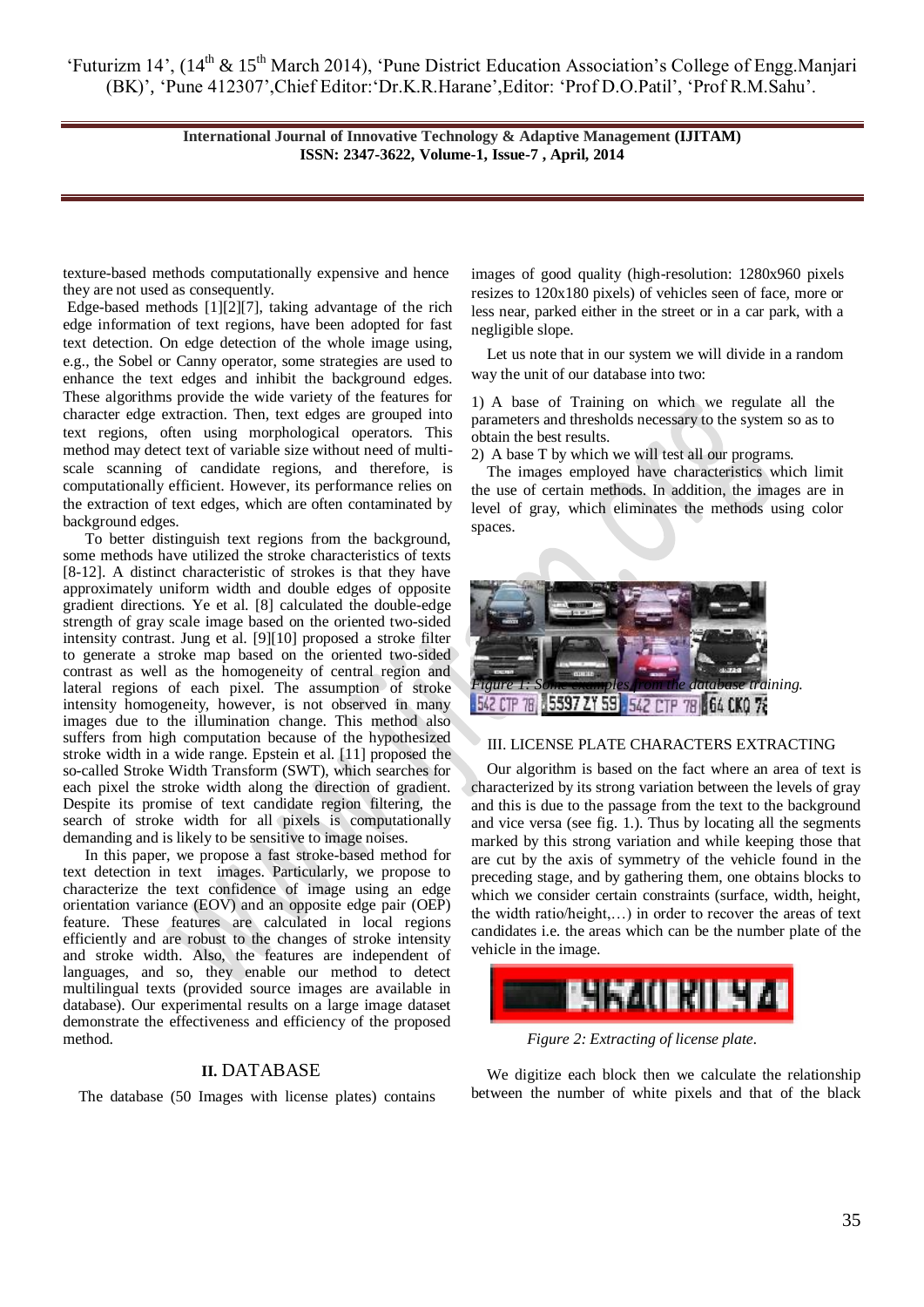> **International Journal of Innovative Technology & Adaptive Management (IJITAM) ISSN: 2347-3622, Volume-1, Issue-7 , April, 2014**

pixels (minimum/maximum). A matrix based approach has been utilized in this case. This report/ratio corresponds to the proportion of the text on background which must be higher than 0.15 (the text occupies more than 15% of the block).

First, the block of the plate detected in gray will be converted into binary code, and we construct a matrix with the same size block detected. Then we make a histogram that shows the variations of black and white characters.

To filter the noise, we proceed as follows: we calculate the sum of the matrix column by column, then we calculate the min sumbc and max sumbc representing the minimum and the maximum of the black and white variations detected in the plaque.

To define each character, we detect areas with minimum variation (equal to min \_sumbc). The first detection of a greater variation of the minimum value will indicate the beginning of one character. And when we find again another minimum of variation, this indicates the end of the character. So, we construct a matrix for each character detected.

The Headers of the detected characters are considered as noise and must be cut. Thus, we make a 90 degree rotation for each character and then perform the same work as before to remove these white areas. after this we will be available with the character. We match this character set with the predefined database to get the exact output character.



#### Figure 3. Implementation Algorithm

On observing a great deal of edge maps in scene text and video text images, we summarize three prominent characteristics of text regions. First, the test regions have dense and strong edge pixels. Second, the edge orientations of text region are highly variable. Third, because characters are made up of strokes, the stroke edges always appear in pairs with opposite gradient direction. Inspired by the above observations, we devise our text detection method by extracting features highlighting these text and stroke characteristics.

The block diagram of our video text detection system is shown in Fig. 1. The input to the system is a text image sequence, and the output is a sequence of number strings. We sample one frame per three, and each sampled frame is processed by edge detection, text confidence map (TCM) generation, and candidate text region detection. Moreover, the final text region image is refined by multiple frame integration (MFI).

#### *A. Edge detection*

The richness of edges is an effective and efficient characteristic of text regions and have widely adopted for text detection. The edge strength is a widely used feature and have shown promising performance [1][2]. Moreover, due to the variable shapes of characters and strokes, the edges in text regions often show high variance of orientations (usually quantized into four orientations: horizontal, vertical, up-right and up-left) [1].The edges may vary according to the shape of the vehicle.

In addition to edge strength and variance of orientations, our method makes use of more characteristics of text edges. It has been observed that strokes not only have multiple orientations, but also have nearly constant width (though it is unknown a priori) [9][11][12]. The double edge with opposite gradient directions has also been observed and utilized in text detection [10-12]. We call this as opposite edge pair (OEP) (Fig. 2) and measure it in a computationally efficient manner.

As a pre-processing step, we first extract the edges of each frame image using the Sobel operator; calculate the strength and direction of gradient for each edge pixel. The gradient direction is quantized into eight directions, represented by two parameters , as shown in Fig. 4. represents the quantized orientation of edge pixels ( 0,45,90,135 ); represents polarity of orientation  $(1, 1, \cdots +1)$ " denotes up-right, "-1" denotes down-left ).

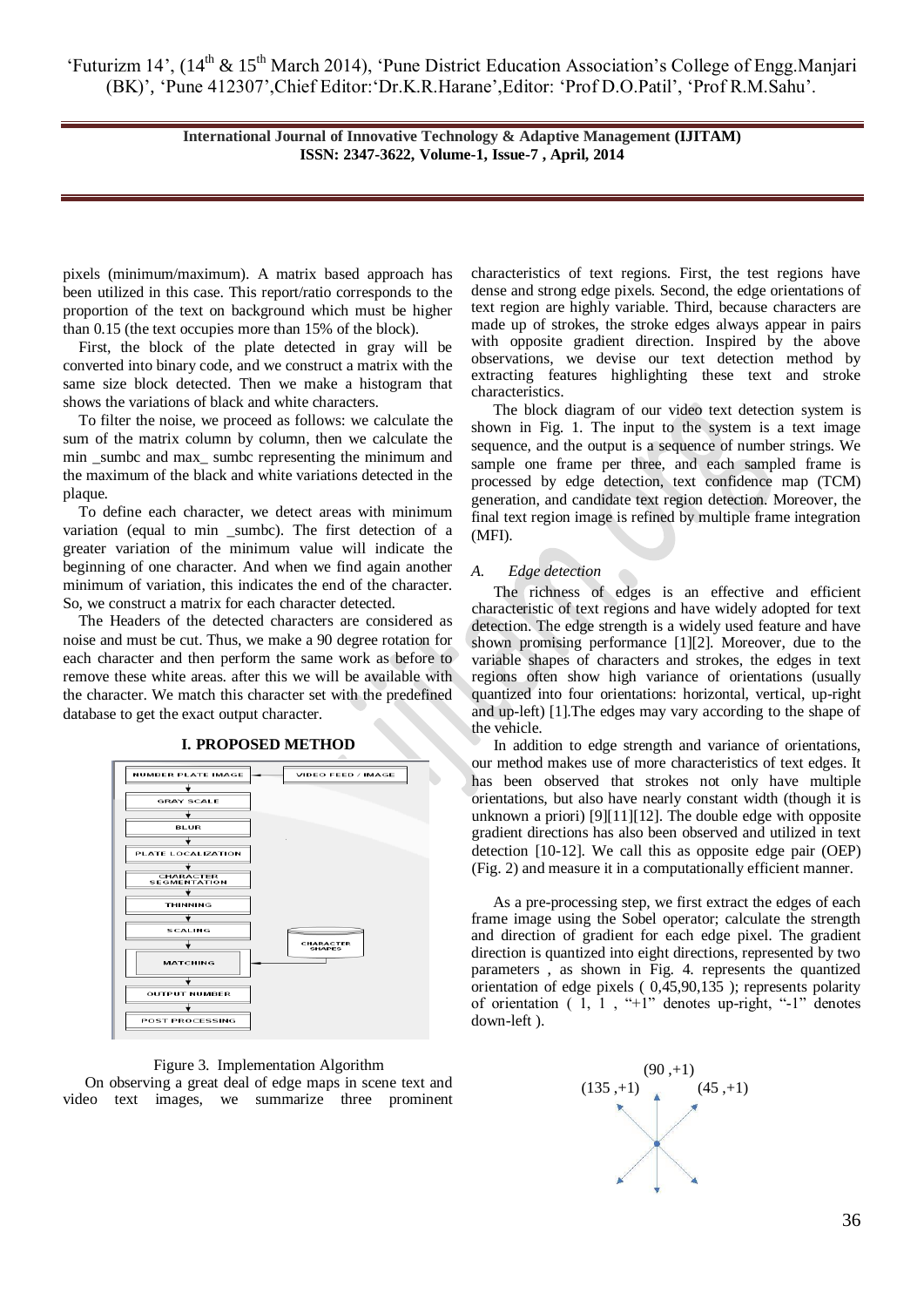> **International Journal of Innovative Technology & Adaptive Management (IJITAM) ISSN: 2347-3622, Volume-1, Issue-7 , April, 2014**

$$
(0,-1) \longleftrightarrow (0,+1)
$$
  
(45,-1)  $\triangledown$  (135,-1)  
(90,-1)

Figure 4. Edge gradient directions represented by, .

## *B. Text Confidence Map Generation*

The text confidence map (TCM) is a gray-scale image with the same size as the input image, measuring the probability that each pixels belongs to text region. Based on the TCM, text candidate regions detection and grouping become easier than that on the original image. We generate the TCM taking into account three features based on edges: edge density, variance of edge orientation and the number of OEP. The last feature, OEP number, characterizes the nature of strokes.

## C. *Candidate Region Generation*

 Since the intensity of the text confidence map represents

the possibility of text, OTSU algorithm and connected component analysis (CCA) are used to get highlight candidate text region. Then, each candidate region is enclosed in a boundary box (text box). Though our

confidence map is fairly accuracy, there still exist a few falsely alarm blocks. Therefore, two constraints are used to

filter out those text blocks which are too small to contain text.

These two constraints are defined as follows:

in text 
$$
\_\text{box} = \text{width}, \text{text} = \text{box} = \text{height } t_1,
$$
 (8)

$$
\max \text{ text} \_box_w width, \text{text} \_box_w height t_2, \tag{9}
$$

where t1and t2are predefined threshold, and the values of

them are determined by the size of text in the video frame.

## *D. Text Region Refinement*

In order to calculate the duration of a candidate text, we need to get its beginning frame and ending frame. In our system, when a candidate text region is firstly detected in a frame, we defined this frame as its beginning frame. After getting the beginning frame, whether the following framesis the ending frame is judged by following two steps.

### **II.** Proposed Software Design

Interactive software is developed to do the reliable monitoring and management of number plate recognition system using stroke method. We use the object oriented programming language C++ and java to develop the algorithm. We are implementing edge detection algorithm using the sobel edge operator. Dynamic region merging algorithm and nearest neighbor graph on color image. This operation is totally software part. In the proposed method we will compare the value of each segment with the corresponding database value.. While implementing the system we are using component analysis method which represent the probability of accepting an "inconsistent" model as "consistent" and rejecting a "consistent" model as "inconsistent" .Matrix value determines the most possible solution. Output at each stage will be monitored and will be compared with the defined database.

# **III.** RESULT

In order to evaluate the performance of the proposed approach, we took the experiments on local database [17]. There have been some other datasets for text detection in the literature, but they are either very small or not publicly available. local database was created on the own machine and includes fifty images containing English (Numeric and Alphabet ) and a few digital texts, in which the size of text frame are 624\*352, 720\*416, 576\*304, and 608\*366, we normalize the height of all the text frames to height of 352 pixels and proportional to width for obtaining the computation time equitable. Here, we divide the experiments into two phases. The first phase focuses on the validity of f EOV and f OEP . The second phase focuses on the performance of our method.

## **IV.** CONCLUSION

In this work, a system for recognizing the number of a license plate with Indian text style was designed. For this goal, we used 50 images of license plates, from which we received 1200 images of digits. These images were taken as earlier during the experiment as the sample images.

Our algorithm of license plate recognition, allows to extract the characters from the block of the plate, and then to identify them using artificial neural network and fast stroke